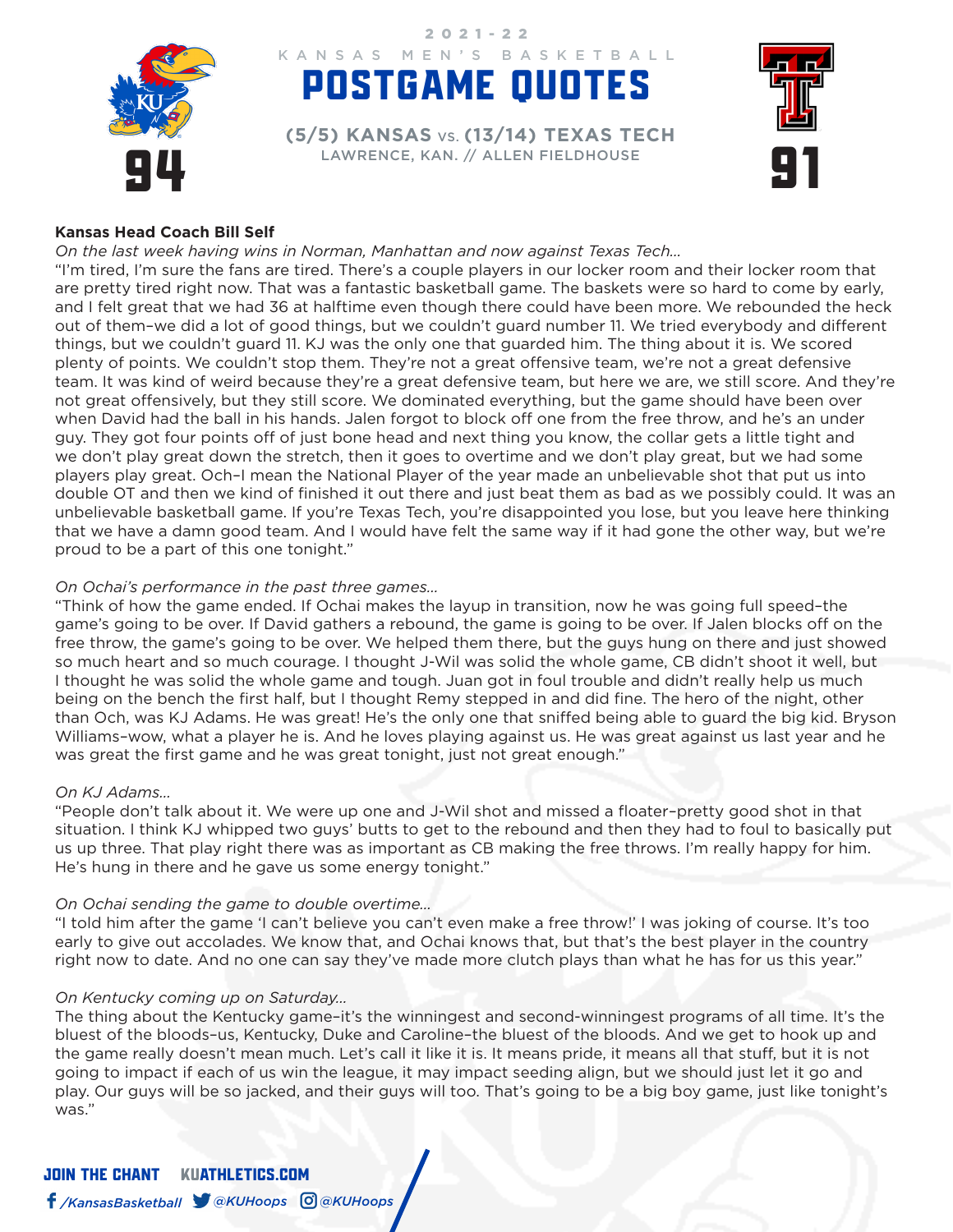

KANSAS MEN'S BASKETBALL 2021-22

94 LAWRENCE, KAN. // ALLEN FIELDHOUSE **(5/5) KANSAS** VS. **(13/14) TEXAS TECH**

POSTGAME QUOTES



### **Kansas Guard Ochai Agbaji**

### *On the game..*

Kind of like our game Saturday and the Chiefs game. When we went to overtime I thought it was the Chiefs game. They won at all costs and we have to do the same thing. That mentality that we kept that we had on Saturday.

### *On the three-pointer to tie the game at the end of overtime..*

I was telling CB after the game, that whether we're down five, down six or whatever, don't count us out. We have the offensive ability and the defensive mindset to get stops and also get good shots and be aggressive and put pressure on the defense.

### *On how much this game and Saturday have taken out of the team..*

It's made us a lot tougher. It showed our conditioning through these last two games. And just our toughness as a team, to fight for Coach, fight for this program and this school. I love it.

### *On the game plan and offense used to get shots..*

There was a lot in this game especially. We put in some little kinks into our four-game offense because of the way they guard and the way they switch. Credit to Coach for that, that's why he's the best of the best because he prepared and had a game plan based off our last game against them.

### **Kansas Forward KJ Adams**

### *On the game and what happened and what part he played…*

"All I can say is the game was unbelievable, I couldn't have dreamed of a better finish for the game and this why I came here, for big games like that and have incredible moments like that I can tell people down the road"

### *On what's going through his mind and about his tip back play…*

"I think I'll probably say I'm grateful for my teammates for giving me the positivity to not even allow me to get scared or frightened by the big moment, I just like to thank all of them for all they did. It was just really fun playing with my brothers on the court"

### *On whether he has ever hit a bigger basket?*

"Maybe peach jam when I was younger but now it's going to be this one for sure."

### **Kansas Guard Christian Braun**

### *On his overall thoughts on the game and Ochai's performance...*

"Ya, it was wild. It was a long game. They hit big shots, we hit big shots. It was honestly one of the most fun games I have played in. You know the second half of the Kstate game was pretty good too but it was a great game. Ochai was huge as he has been in every single game that we have played in, but that was probably his best performance of the year."

### *On his offensive game and preparation…*

"Ya there really good when you go baseline they load up, it kinda took us a second even in this game to figure it out, one bounce and get it out of your hand but once we figured it out. I thought we were better and then they switched it up a little bit in the second half, started switching a lot, so there a really good team defensively, they throw a lot of things at you, they got a lot of different guys that can play a lot of different ways, they slowed us down for the most part, obviously expect for ochai but they made it tough on us but nobody really slows him down so but they made it tough and they through so many looks at you, you never know what is coming, we played them before and even this game, they through some stuff at us that we werent ready

## JOIN THE CHANTKUATHLETICS.COM

## */KansasBasketball @KUHoops @KUHoops*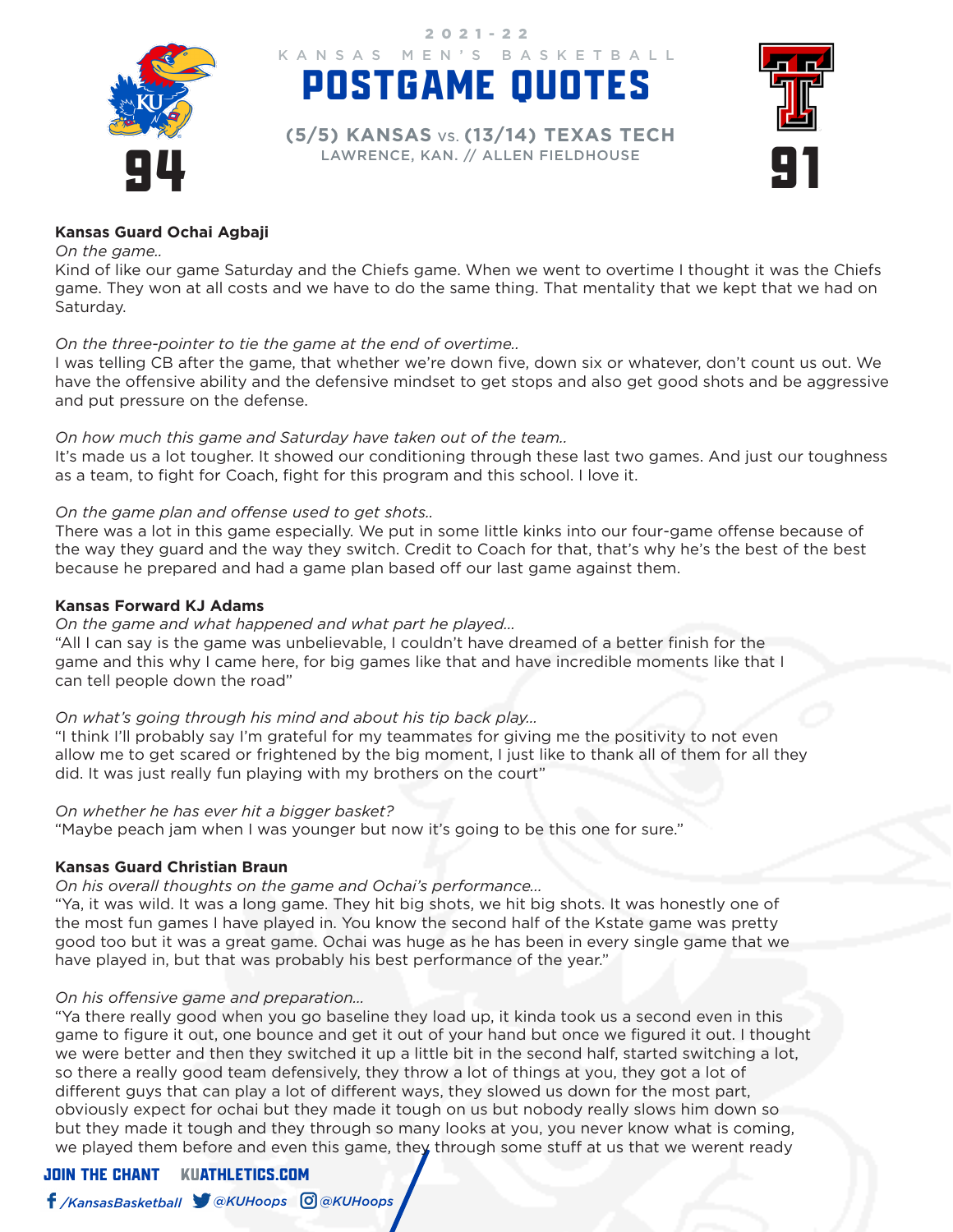

POSTGAME QUOTES KANSAS MEN'S BASKETBALL 2021-22

94 LAWRENCE, KAN. // ALLEN FIELDHOUSE **(5/5) KANSAS** VS. **(13/14) TEXAS TECH**



for and like I said that's conference and you gonna win those games and it was big."

### *On if anyone else had they final shot ...*

*"*If they were open, there's nobody that we wanted more than ochai to take that shot."

### **Texas Tech Head Coach Mark Adams**

#### *On what he learned from the game ...*

"I learned that we have a tough and competitive team. That is very resilient, you come in here and play against a really, really, good basketball team. We stood toe to toe with them, and dug a hole a few times, at halftime we were behind, but we came back. We showed a lot of determination and commitment to each other. I thought that we would win it in the first overtime.

#### *On the late game decisions ...*

"I just think that there were players that were trying too hard and do it on their own. I like to drive and try and get the foul. At the same time. You know when you're on the road you just sometimes don't get those calls. Sometimes you're better off taking those jump shots. The ball didn't fall our way, but we played well. On defense, we took better care of the ball than we have all year look at the minutes played. There's a lot o look back on and a lot to play with this game. "

### *On Bryson's performance ...*

"When we mention Kansas, I think that he just gets ready to play. He's been playing well since that first Kansas game, so I think that we're going to continue to see him score on all three levels and make big plays."

### *On Agbaji's 3-pointer at the end of the first overtime ...*

"We were trying to switch and keep the ball out of Ochai's hands. Trying everything that we could. It was frustrating for me and I know that it was for Red Raider nation too. We ran some different defenses doing everything that we could."

### *On the outcome down the stretch ...*

"I know that we didn't execute on a few plays, and we settled on some of our shooting. Looking back, we were more to the paint. The same thing on the defensive end. Too many fouls in the second overtime."

### **Texas Tech Forward Bryson Williams**

#### *On forcing the game into double overtime ...*

"We came to fight. Coming into Phog Allen this is a hard place to play. Playing against a hall of fame coach and one of the most talented teams in the country, you have to come and bring it. We did that tonight, but we just fell short.

### *On his performance ...*

"I just came out to fight; I have teammates and a coaching staff that believes in me. I came out to be aggressive and to do whatever I could do to help this team win. That's what I did tonight."

#### *On the keys to the game ...*

"The key was defense, overall. We take pride in defense, and we came to play defense. We were trying to get stops and get better and come back and get our offense rolling. That was our focus, defense."

### *On the team effort ...*

"I could just keep saying this over and over again, this team is willing to fight whenever against whoever. All the guys in the locker room, we took a note to know that we came here to fight. Everyone on the coaching staff knew that too. We came out here and did that tonight."

### JOIN THE CHANTKUATHLETICS.COM

*/KansasBasketball @KUHoops @KUHoops*